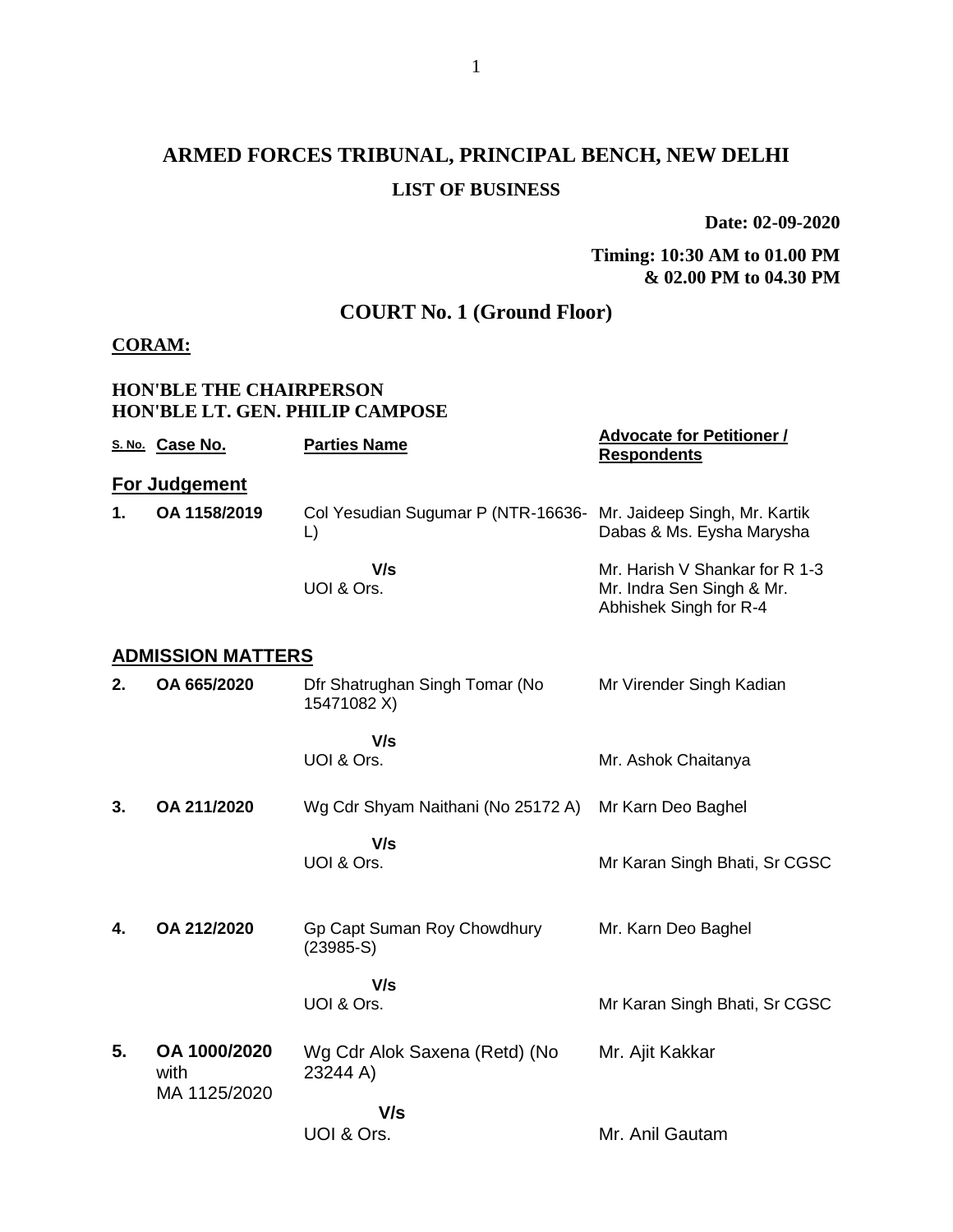**6. OA 1125/2020** with MA 1276/2020 Ex JWO Satya Prakash (674056)  **V/s** UOI & Ors. Mr Baljeet Singh & MS Deepika Sheoran None **7. OA 1126/2020** Ex JWO Dalbir Singh (690073)  **V/s** UOI & Ors. Mr Baljeet Singh & Deepika **Sheoran** None **8. OA 1127/2020** with MA 1277/2020 IC-67752W Lt Col Sandeep Jha  **V/s** UOI & Ors. Mr Neeraj Kumar Sharma & **Associates** None **9. OA 1128/2020** with MA 1278/2020 Ex Sgt Narendra Kumar Tiwari (641966k)  **V/s** UOI & Ors. Mr. Ajit Kakkar None **10. OA 1129/2020** with MA 1279/2020 GP Capt. Mukesh Khare (23099-L)  **V/s** UOI & Ors. Mr. Ajit Kakkar None **11. OA 1130/2020** with MA 1280/2020 Smt Bimalesh Devi W/o Late NK Sumandar Singh (No. 3003425M)  **V/s** UOI & Ors. Mr JP Sharma & Associates None **12. OA 1131/2020** Ex JWO Venkatesan Rajnarayanan (770967 K)  **V/s** UOi & Ors. Mr Durgesh Kumar Sharma None **13. OA 1132/2020** with MA 1281/2020 Ex JWO Gour Kanti Sinha (687636 K)  **V/s** UOI & Ors. Mr Durgesh Kumar Sharma None **14. OA 1133/2020** WO Rameshrao (Retd)(No 625983 R)  **V/s** UOI & Ors. Mr Manoj Gupta and AK **Chaudhary** None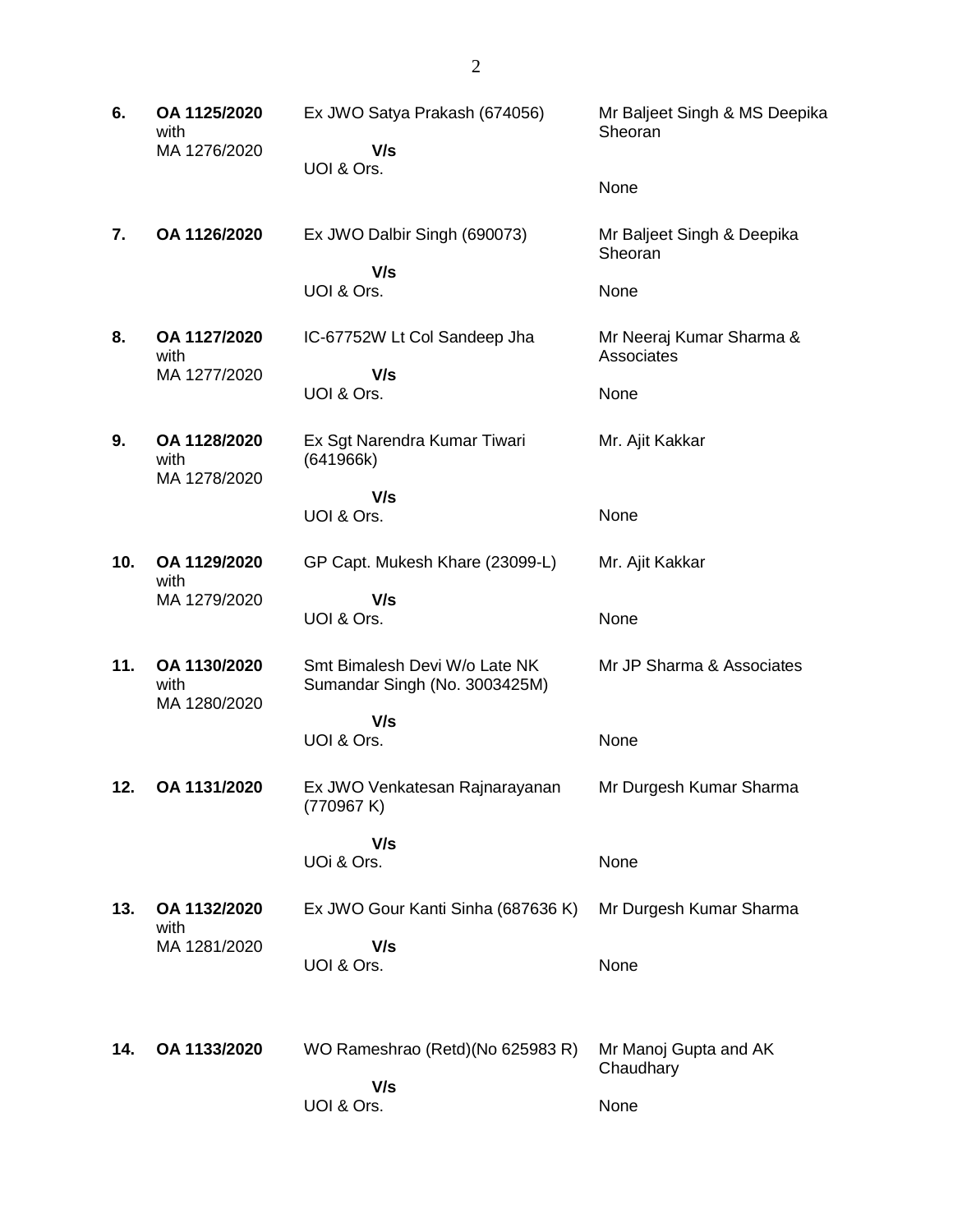## **MA (EXECUTION)**

| 15. | MA 229/2020 &<br>MA 1285/2020                 | DR-10434N Col Rajat Mitra                                        | Mr. Anand S Chauhan                   |
|-----|-----------------------------------------------|------------------------------------------------------------------|---------------------------------------|
|     | ın<br>OA 1424/2017                            | V/s<br>UOI & Ors.                                                | Mr. Karan Singh Bhati, Sr.<br>CGSC    |
| 16. | MA 230/2020 &<br>MA 1284/2020<br>$\mathsf{I}$ | DR 10458 X Brig (Col earlier) R S Vats Mr Anand S Chauhan<br>V/s |                                       |
|     | OA 1421/2017                                  | UOI & Ors                                                        | Mr. S D Windlesh                      |
|     | <u>MA (OTHERS)</u>                            |                                                                  |                                       |
| 17. | MA 540/2020                                   | Ex Sep Uday Singh (No.3200802 W)                                 | Mr SS Pandey & Associates             |
|     | in<br>OA 455/2015                             | V/s<br>UOI & Ors                                                 | Mr. Anil Gautam                       |
| 18. | MA 1273/2020<br>ın<br>OA 995/2019             | Lt Col Ajay Kumar Pundkar (IC-<br>59465X)                        | Mr. Indra Sen Singh/Abhishek<br>Singh |
|     |                                               | V/s<br>UOI & Ors.                                                | None                                  |
| 19. | MA 1274/2020<br>in<br>OA 1002/2020            | Mrs R Jani W/o Sgt S Sanoj (No<br>909329)                        | Mr Manoj Kr Gupta                     |
|     |                                               | V/s<br>UOI & Ors                                                 | Dr. Vijendra Singh Mahndiyan          |
| 20. | MA 1282/2020<br>in<br>OA (Appeal)             | IC-44764Y Col (TS) Vijay Pal Singh<br>Narula (Retd.)             | Mr. Sitikanth Nayak                   |
|     | 1114/2020                                     | V/s<br>UOI & Ors.                                                | Mr. Karan Singh Bhati, Sr CGSC        |
| 21. | MA 1283/2020<br>ın                            | No. 13700225 Ex Swr Ishwar Singh                                 | Mr. J P Sharma & Associates           |
|     | OA 1259/2018                                  | V/s<br>UOI & Ors.                                                | Mr. Ashok Chaitanya                   |
| 22. | MA 1287/2020<br>ın                            | IC-57742Y Lt Col Ajay Dogra                                      | Mr. Indra Sen Singh/Abhishek<br>Singh |
|     | OA 2253/2019                                  | V/s<br>UOI & Ors.                                                | Mr. Karan Singh Bhati, Sr CGSC        |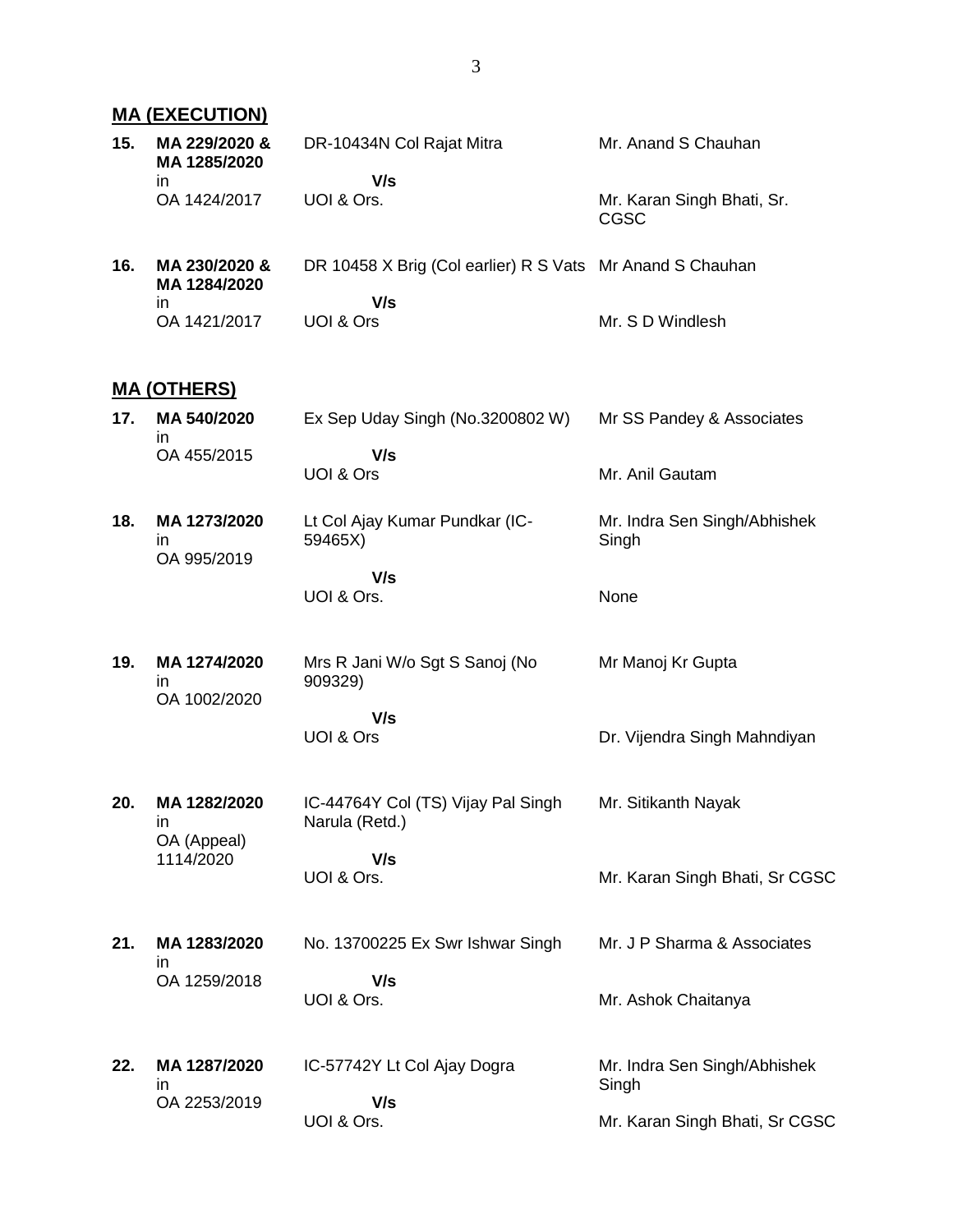## **PLEADINGS NOT COMPLETE**

| 23. | OA 276/2011                         | Brig. P.S. Gill                                         | Mr. K Ramesh                              |
|-----|-------------------------------------|---------------------------------------------------------|-------------------------------------------|
|     |                                     | V/s<br>UOI & Ors.                                       | Mr. Anil Gautam                           |
| 24. | OA 565/2019                         | No. 704406-B EX Sgt Suresh Singh<br><b>Bisht</b>        | Mr. Virender Singh Kadian                 |
|     |                                     | V/s<br>UOI & Ors.                                       | Mr Neeraj, Sr CGSC for R 1 & 3-<br>5      |
| 25. | OA 1732/2019<br>with                | Ex LAC Ayodhya Kumar (917510-H)                         | Mr. Ajit Kakkar                           |
|     | MA 2656/2019 &<br>MA 1286/2020      | V/s<br>UOI & Ors.                                       | Dr. Vijendra Singh Mahndiyan              |
| 26. | OA 45/2020                          | Sqn Ldr Supriya GD (31069-H)                            | Mr. Pushpendra Kumar Dhaka                |
|     | with<br>MA 1288/2020                | V/s<br>UOI & Ors.                                       | Mr. Harish V Shankar                      |
| 27. | OA 354/2020<br>with<br>MA 441/2020  | JC-283787A Nb Sub Gorakshnath<br>Ramchandra Patare      | Mr. Veerendra Mohan                       |
|     |                                     | V/s<br>UOI & Ors.                                       | Mr. Shyam Narayan for R 1 & 2             |
| 28. | OA 383/2020<br>with<br>MA 1248/2020 | Ex Sep Prithvi Nath Singh (No<br>13991232 A)            | Mr Narender Kaushik And<br>Pankaj Kaushik |
|     |                                     | V/s<br>UOI & Ors.                                       | Mr. V S Tomar                             |
| 29. | OA 384/2020                         | Ex Sep/DSC Brinder Kumar (2481267- Mr. U S Maurya<br>M) |                                           |
|     |                                     | V/s<br>UOI & Ors.                                       | None                                      |
| 30. | OA 470/2020                         | JC-377783H Sub/JENE Somnath<br>Samanta (Retd.)          | Mr. S S Pandey & Associates               |
|     |                                     | V/s<br>UOI & Ors.                                       | Mr. Prabodh Kumar                         |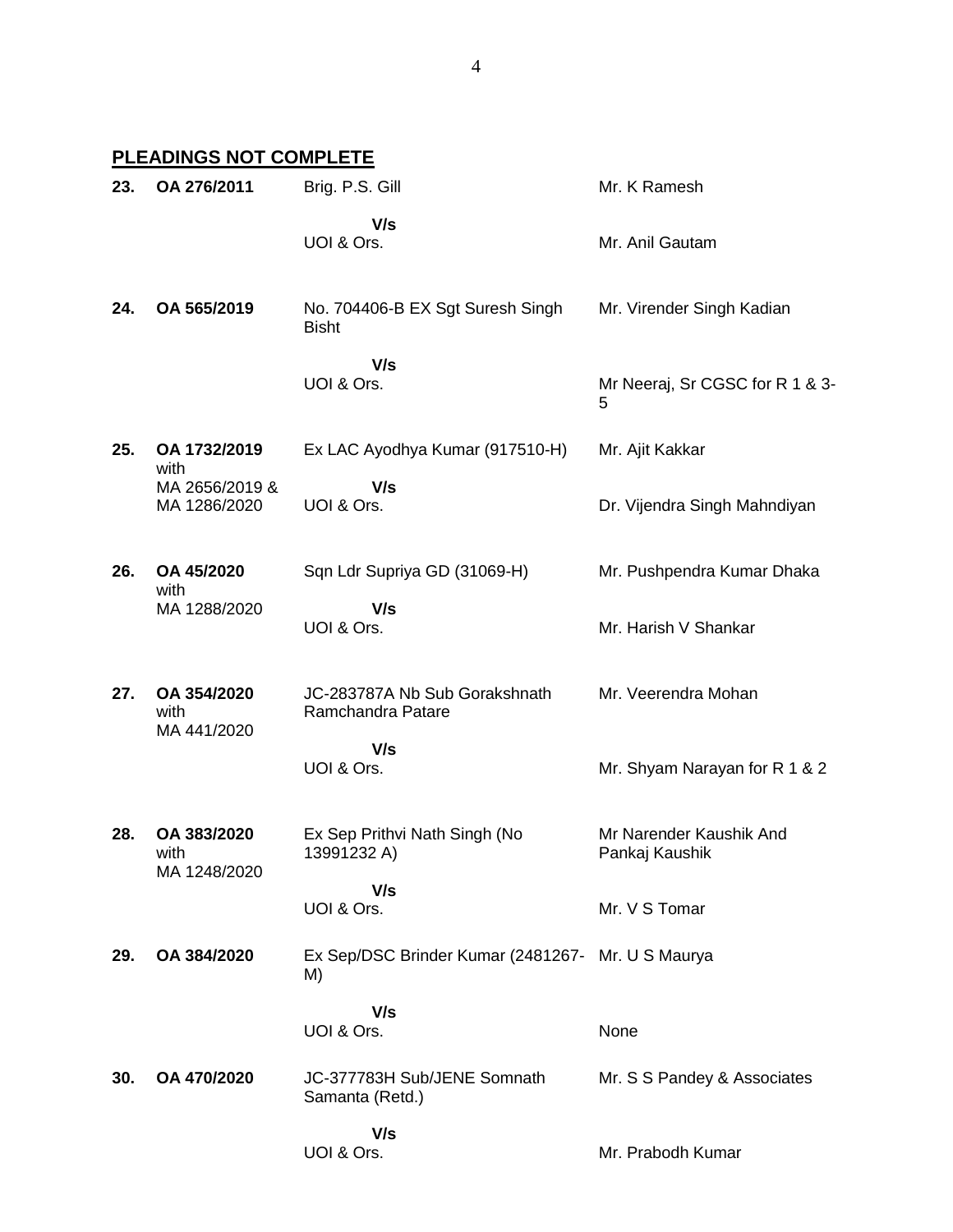**V/s** UOI & Ors.

Mr. J S Rawat

### **For Final Hearing**

|  | 32. OA 1022/2015<br>with | Ex Sqn Ldr K K Jha | Ms. Archana Ramesh |
|--|--------------------------|--------------------|--------------------|
|  | MA 3239/2019             | V/s                |                    |
|  |                          | UOI & Ors.         | Mr JS Rawat        |

### **PLEADINGS COMPLETE**

### **DATES WILL BE GIVEN BY THE TRIBUNAL OFFICER - ORDERS WILL BE UPLOADED ON THE WEBSITE**

| 33. | OA 124/2014          | Capt Manoj Rawat                 | Mr. Sukhjinder Singh                                                            |
|-----|----------------------|----------------------------------|---------------------------------------------------------------------------------|
|     |                      | V/s<br>UOI & Ors.                | Mr Karan Singh Bhati, Sr CGSC<br>with Mr Anil Gautam for R 1-3,<br>None for R-4 |
| 34. | OA 869/2015          | Col Anil Mahadev Kakade          | Mr. T Parshad                                                                   |
|     |                      | V/s<br>UOI & Ors.                | Mr Anil Gautam for R 1-3<br>None for R 4 & 5 & Harish V<br>Shankar for R-6      |
| 35. | OA 2062/2018         | IC-50299N Col A K Mor            | Mr. Rajiv Manglik                                                               |
|     |                      | V/s<br>UOI & Ors.                | None                                                                            |
| 36. | OA 1337/2019<br>with | Sep Vijay Kumar (No 9099842 Y)   | Mr Janak Raj Rana & IS Yadav                                                    |
|     | MA 45/2020           | V/s<br>UOI & Ors.                | Ms Jyotsna Kaushik                                                              |
| 37. | OA 2137/2019<br>with | Lt Col Anil Tewatia (IC 50617 M) | Mr Ansh Tewatia & Vivek Nagar                                                   |
|     | MA 3013/2019         | V/s<br>UOI & Ors.                | Mr. Anil Gautam                                                                 |
| 38. | OA 26/2020           | Brig Sandeep Bhalla (IC 47999 W) | Mr SS Pandey & Associates                                                       |
|     |                      | V/s<br>UOI & Ors.                | Mr. Karan Singh Bhati, Sr CGSC                                                  |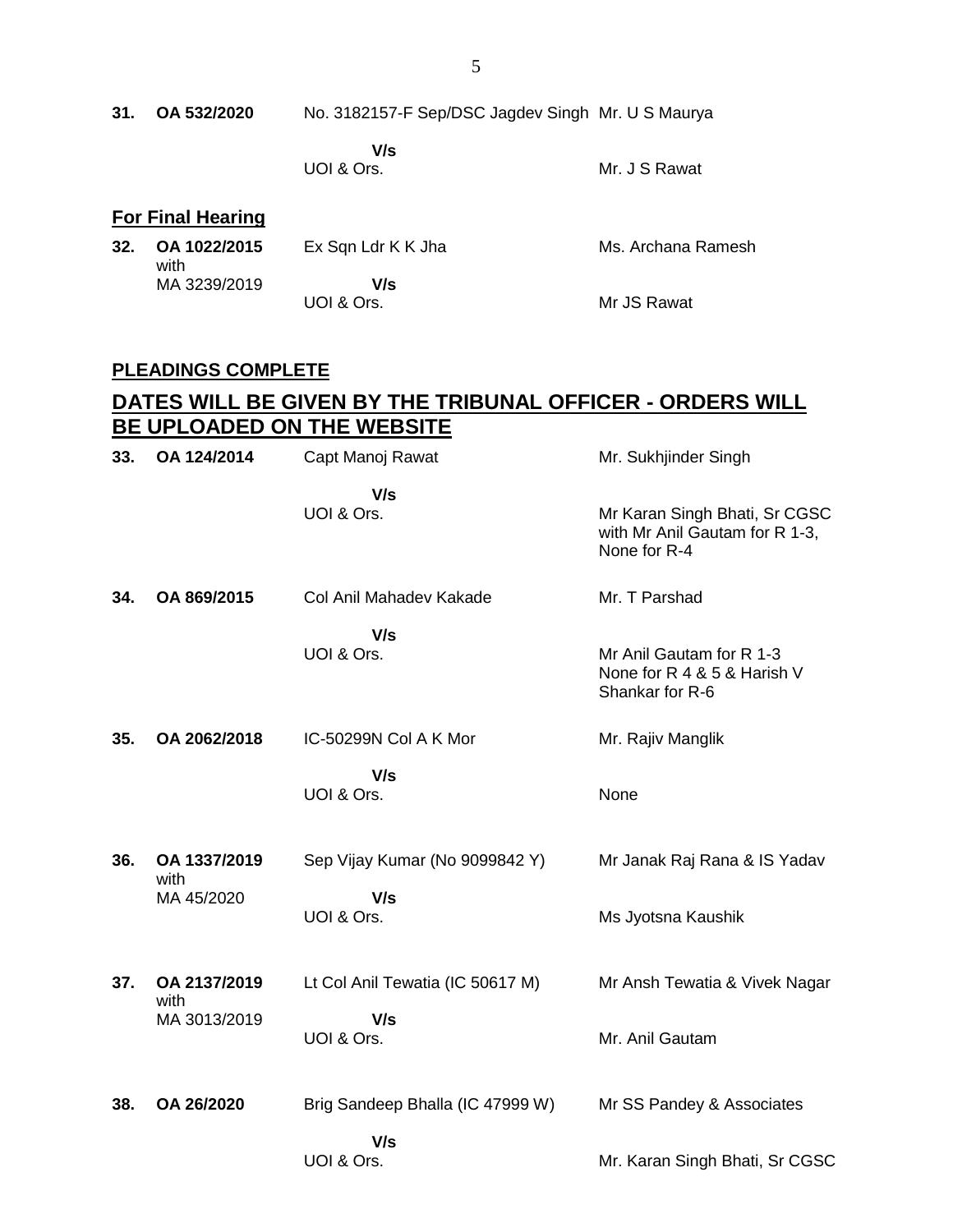# **ARMED FORCES TRIBUNAL, PRINCIPAL BENCH, NEW DELHI LIST OF BUSINESS**

**Date: 02-09-2020**

#### **Timing: 10:30 AM to 01.00 PM & 02.00 PM to 04.30 PM**

## **COURT No. 2 (Ground Floor)**

## **THIS BENCH WILL NOT ASSEMBLE TODAY**

#### **CORAM:**

### **HON'BLE MS. JUSTICE SUNITA GUPTA HON'BLE AIR MARSHAL B.B.P. SINHA**

|    | S. No. Case No.          | <b>Parties Name</b>                       | <b>Advocate for Petitioner /</b><br><b>Respondents</b> |
|----|--------------------------|-------------------------------------------|--------------------------------------------------------|
|    | <b>ADMISSION MATTERS</b> |                                           |                                                        |
| 1. | OA 1733/2018             | IC-27325X Lt Gen Rajesh Kochhar<br>(Retd) | Mr. Charan Singh                                       |
|    |                          | V/s<br>UOI & Ors.                         | Mr. Satya Ranjan Swain                                 |
| 2. | OA 1655/2019             | No. 14820161-F Hav Keshav Dev<br>(Retd.)  | Mr. Ram Naresh Yadav                                   |
|    |                          | V/s                                       |                                                        |
|    |                          | UOI & Ors.                                | Mr. Arvind Patel                                       |
| 3. | OA 289/2020              | Ex LEM(P) Sanjeev Sharma (No<br>210171 N) | Mr Ved Prakash                                         |
|    |                          | V/s<br>UOI & Ors.                         | Mr. S D Windlesh                                       |
|    | <b>MA (EXECUTION)</b>    |                                           |                                                        |
| 4. | MA 2787/2019<br>in       | TC-31382W Lt Col R R Juchani (Retd.)      | Mr. Indra Sen Singh/Abhishek<br>Singh                  |
|    | OA 1773/2018             | V/s                                       |                                                        |
|    |                          | UOI & Ors.                                | Mr. Rajesh Kumar Das                                   |
| 5. | MA 2874/2019             | Ex Gnr Pradeep Singh (No                  | Mr Janak Raj Rana                                      |
|    | in<br>OA 221/2018        | 15142215F)                                |                                                        |
|    |                          | V/s                                       |                                                        |
|    |                          | UOI & Ors                                 | Dr Vijendra Singh Mahndiyan                            |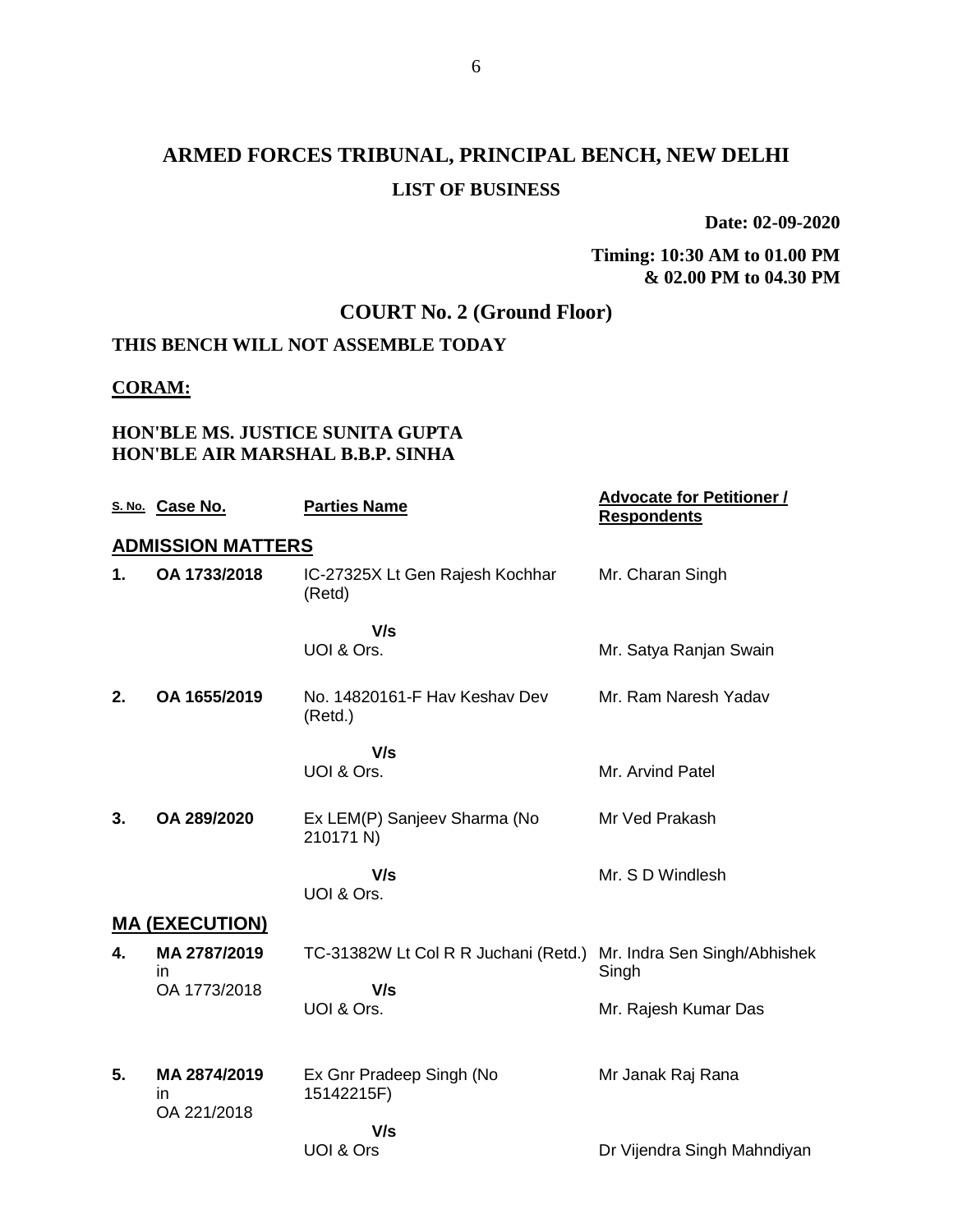| 6.  | MA 2896/2019<br>in.                    | No 1046457 Ex Swr Ram Kumar                                                           | Mr Virender Singh Kadian                     |
|-----|----------------------------------------|---------------------------------------------------------------------------------------|----------------------------------------------|
|     | OA 1060/2016                           | V/s<br>UOI & Ors                                                                      | Mr Shyam Narayan                             |
| 7.  | MA 3238/2019<br>in.<br>OA 1325/2018    | JC-762045P Sub Ganesh Kumar<br>(Retd)                                                 | Mr SS Pandey & Associates                    |
|     |                                        | V/s<br>UOI & Ors                                                                      | Mr. Shyam Narayan                            |
| 8.  | MA 340/2020<br>in.                     | Ex Sepoy Kuldip Singh (No 3158732)                                                    | Mr Ajit Kakkar & Associates                  |
|     | OA 969/2017                            | V/s<br>UOI & Ors                                                                      | Mr. Arvind Patel                             |
|     | <b>MA (OTHERS)</b>                     |                                                                                       |                                              |
| 9.  | MA 841/2020<br>in.<br>OA 2058/2019     | Sheetal @ Sabina Khatoon W/O Late<br>L/Dfr Sayyed Hidaytullah (No<br>7242370M) & Ors. | Mr. Adarsh Kumar Tiwari                      |
|     |                                        | V/s<br>UOI & Ors                                                                      | None for R 1-3, Ms Anjali Vohra<br>for $R-4$ |
|     | <b>PLEADINGS NOT COMPLETE</b>          |                                                                                       |                                              |
| 10. | OA 2075/2017<br>with<br>MA 1962/2019 & | No.6894696Y Ex Nk/Skt Ram Raj<br>Goyal                                                | Mr. J P Sharma                               |
|     | 1963/2019                              | V/s                                                                                   |                                              |
|     |                                        | UOI & Ors.                                                                            | Mr. V S Tomar                                |
| 11. | OA 1168/2018<br>with<br>MA 2068/2019   | No. 86032-A Lt Cdr M Balakrishnan<br>(Retd)                                           | Mr. S C Jaidwal                              |
|     |                                        | V/s<br>UOI & Ors.                                                                     | Mr. Arvind Patel                             |
|     |                                        |                                                                                       |                                              |
| 12. | OA 74/2019                             | Ex POELA Radhe Shyam Saini<br>$(136128-H)$<br>V/s                                     | Mr. Ajit Kakkar                              |
|     |                                        | UOI & Ors.                                                                            | Mr. Harish V Shankar                         |
| 13. | OA 833/2019                            | HFO KC Dogra (Retd) (No 242500)                                                       | Mr Manoj Kr Gupta                            |

with MA 1474/2019 & MA 1275/2020  **V/s** UOI & Ors. Dr. Vijendra Singh Mahndiyan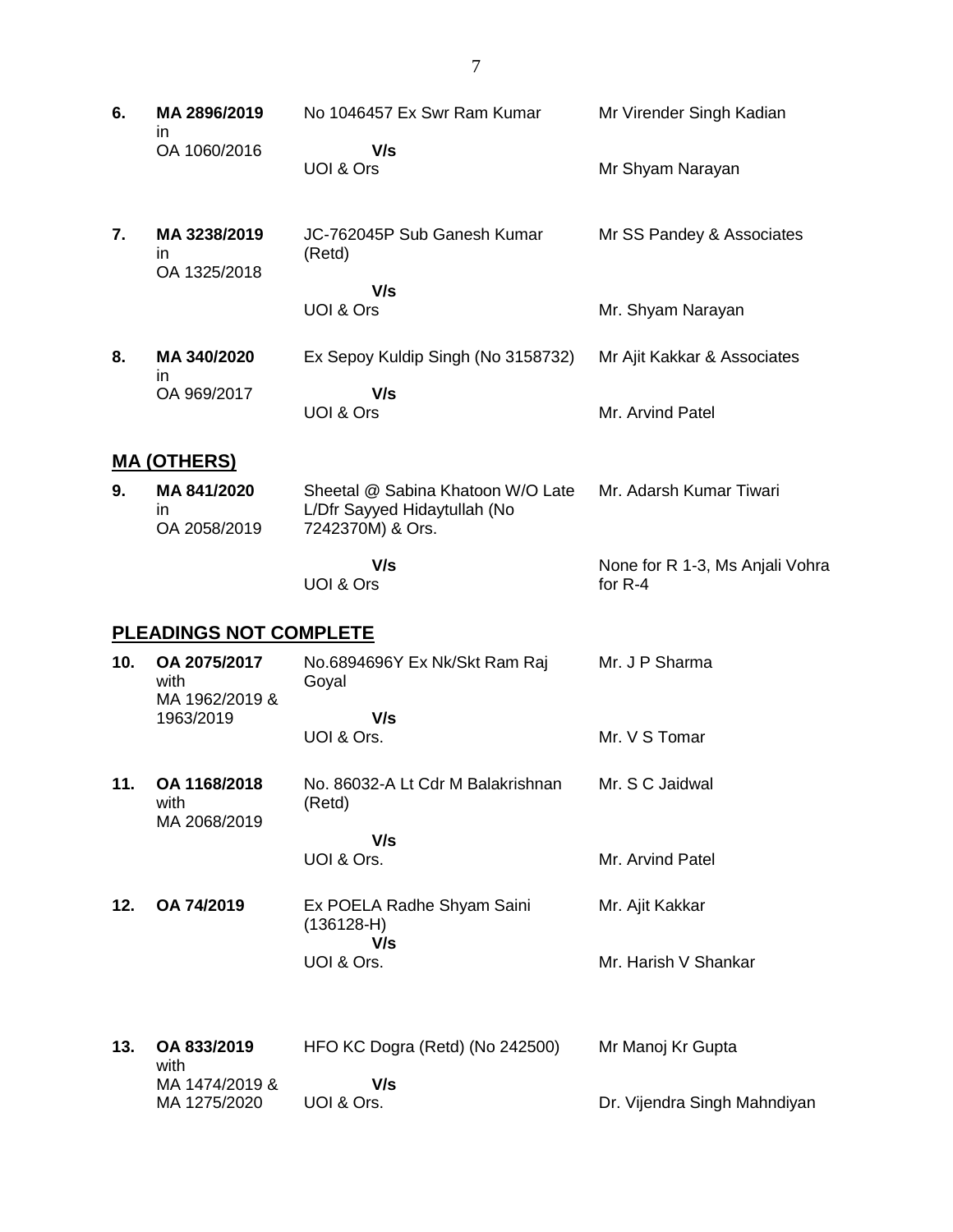## **PLEADINGS COMPLETE**

|     |                      | <u>DATES WILL BE GIVEN BY THE TRIBUNAL OFFICER - ORDERS WILL</u> |                                               |
|-----|----------------------|------------------------------------------------------------------|-----------------------------------------------|
|     |                      | BE UPLOADED ON THE WEBSITE                                       |                                               |
| 14. | OA 659/2017<br>with  | Smt Kamlesh Devi                                                 | Mr. V S Kadian                                |
|     | MA 559/2017          | V/s<br>UOI & Ors.                                                | Mr YP Singh                                   |
| 15. | OA 1168/2017         | Cmde Brijesh (01250-R) Retd                                      | Mr. Ajai Bhalla                               |
|     |                      | V/s<br>UOI & Ors.                                                | Mr JS Yadav                                   |
| 16. | OA 1280/2017<br>with | Ex Nk Shivaram                                                   | Mr Ajit Kakkar                                |
|     | MA 952/2017          | V/s<br>UOI & Ors.                                                | Mr Satya Ranjan Swain                         |
| 17. | OA 1413/2017<br>with | Jugal Kishore Sharma (Retd)                                      | Mr Ashish Chauhan & Kushagra<br><b>Bansal</b> |
|     | MA 1808/2018         | V/s<br>UOI & Ors.                                                | Mr. Satya Ranjan Swain                        |
| 18. | OA 1465/2017         | Ex Sgt Adesh Kumar Singh<br>$(No.761904-R)$                      | Mr. V S Kadian                                |
|     |                      | V/s<br>UOI & Ors.                                                | Mr Prabodh Kumar for R 1-4                    |
| 19. | OA 1709/2017         | Ex Nk (TS) Pitamber Rout<br>(No.4262202)                         | Mr Amit Sachan & Romil Pathak                 |
|     |                      | V/s<br>UOI & Ors.                                                | Mr Arvind Patel                               |
| 20. | OA 50/2018           | Fg Offr Simran Sodhi (23841-N) (Retd) Mr. Ajit Kakkar            |                                               |
|     |                      | V/s<br>UOI & Ors.                                                | Mr Ashok Chaitanya                            |
| 21. | OA 1169/2018         | Maj KK Tiwari (Retd) (IC-37474-Y)                                | Mr Shakti Chand Jaidwal                       |
|     |                      | V/s<br>UOI & Ors.                                                | Mr J S Yadav                                  |